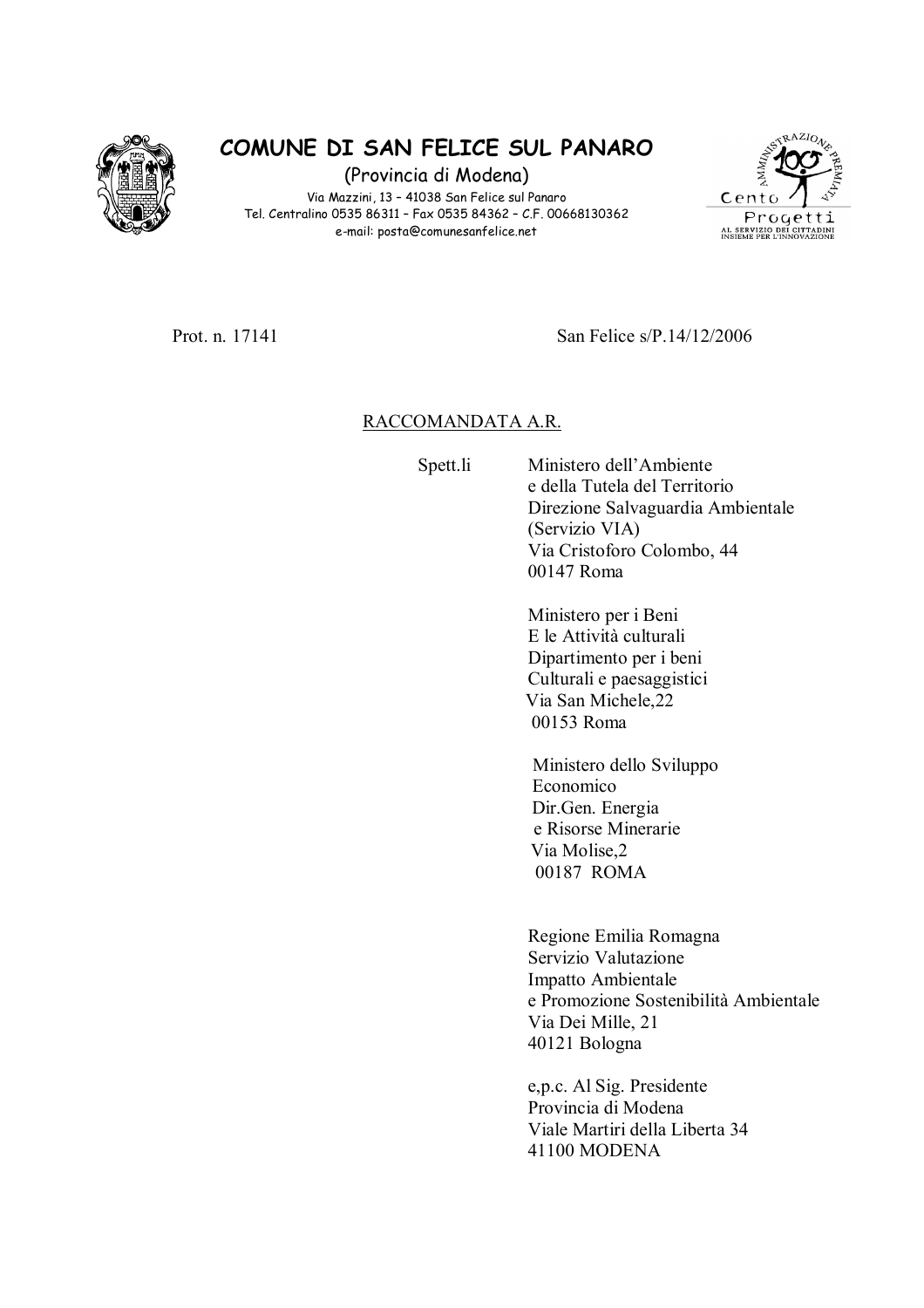OGGETTO: Procedura di VIA ai sensi dell'art. 6 della Legge 8 luglio 1986 n° 349, relativa alla Concessione di stoccaggio sotterraneo di gas naturale denominata "Rivara" nel Comune di San Felice sul Panaro (MO). Richiesta di supplemento di indagine.

Il Comune di San Felice sul Panaro, in persona del Sindaco pro tempore,

Visti:

- o gli elaborati dell'opera in oggetto trasmessi dal proponente Indipendent Gas Management s.r.l. il 8/09/2006;
- o l'illustrazione del progetto avvenuta il 9.10.2006 presso la Regione Emilia Romagna
- o l'illustrazione del progetto e le risposte fornite ad alcuni quesiti posti in occasione dell'incontro avvenuto presso la Provincia di Modena in data 6.12.2006;

## ritenuto<sup>-</sup>

che sia ancora più opportuno ribadire i dubbi circa la compatibilità ambientale del progetto in oggetto, stante il permanere di domande prive di risposte esaurienti e la carenza di documentazione a disposizione per verificare nella loro globalità gli aspetti coinvolti.

E' in tal senso che reputa assolutamente necessario provvedere ad integrare la documentazione e gli studi presentati in prima istanza, avendo a riferimento le osservazioni/richieste di chiarimentiintegrazioni già presentate con nota prot. 14344 del 16.10.2006 che in questa sede vengono meglio esplicitate ed integrate.

Tutto ciò premesso,

## chiede

un supplemento di indagine e, quindi, un'integrazione della relazione prodotta da Indipendent Gas Management s.r.l., in ordine agli aspetti di seguito descritti ed elencati:

- $\triangleright$  Nonostante sia stato più volte sostenuta la tenuta del reservoir (serbatoio geologico), permangono forti dubbi supportati dalla carenza di documentazione in proposito:
- dall'esame del materiale geologico costituente il SIA sembra che il reservoir individuato per  $\bullet$ lo stoccaggio del gas sia lo stesso che contiene idrocarburi gassosi ed oleosi estratti nel giacimento di Cavone di Carpi, ed essendo la "trappola geologica" di Rivara morfologicamente meglio configurata per un accumulo naturale di idrocarburi, non si comprende perché non ve ne sia, o meglio nasce il dubbio che non si sia accumulato perché risalito in quanto non trattenuto dalle formazioni geologiche impermeabili sovrastanti a causa della fatturazione da queste possedute e documentata. Se così fosse la struttura non sarebbe in grado di trattenere completamente neppure il gas stoccato;
- lo studio condotto da INGV ha evidenziato l'assenza nei terreni e nelle acque presenti negli  $\bullet$ acquiferi localizzati nei primi 100-130 m di profondità, di anomale concentrazioni di geogas, anche se nelle acque di alcuni pozzi è stato rilevato metano la cui presenza viene considerata biogenica e legata alla presenza di livelli torbosi presenti negli acquiferi captati. La conclusione di cui sopra appare però affrettata e si ritiene indispensabile un approfondimento circa la composizione isotopica  $^{13}$ C del metano rilevato nelle acque di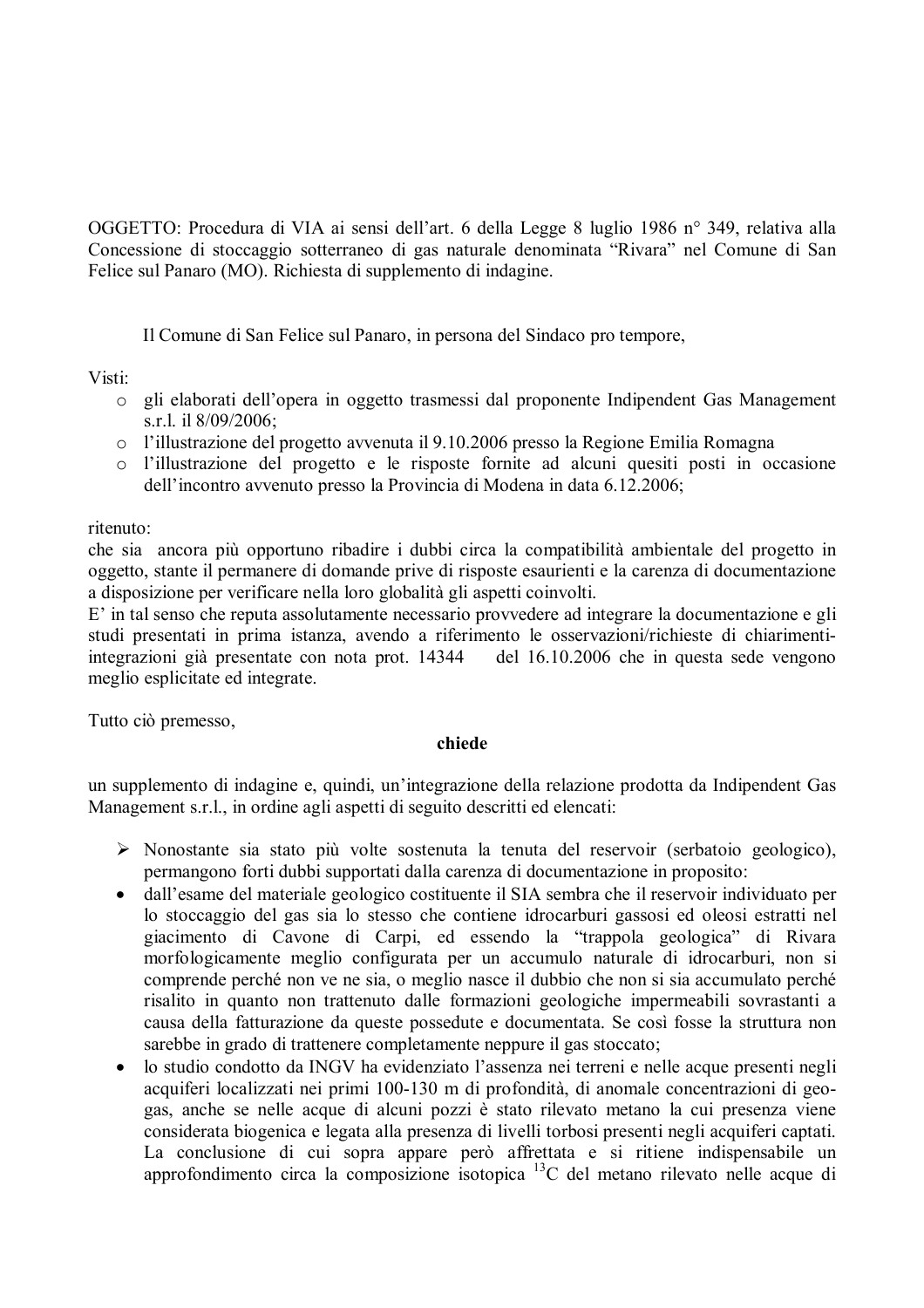falda, eventualmente da confrontare con quella del metano estratto in giacimenti prossimi a Rivara (vedi Cavone);

- da alcuni decenni vengono studiati (Università di Modena, Università di Bologna, Provincia  $\bullet$ di Bologna) fenomeni di scavernamento del piano di campagna (abbreviato SPC – da Rabbi E. 2001), che si manifestano (documentati dall'inizio del secolo scorso) come crolli repentini del p.d.c. con la formazione di voragini al suolo di ampiezza e profondità variabile da pochi decimetri ad alcuni metri nei territori della pianura modenese e bolognese (particolarmente numerosi nei comuni di Crevalcore e Finale). Tali manifestazioni paiono essere dovute alla risalita verso la superficie di geo-gas (metano?) e fluidi (acqua). Tale fenomeno, che ha generato danni ingenti al territorio e che può essere accentuato qualora il serbatoio dovesse rilasciare anche solamente quote del gas iniettato, non viene assolutamente trattato nel SIA, che dovrà pertanto essere integrato.
- Il SIA è assolutamente carente circa le analisi sulle condizioni di sismicità della zona interessata, non riportando neppure valutazioni statistiche desumibili dai cataloghi pubblicati;
- > Nel SIA non vi sono valutazioni circa le possibili conseguenze legate alla modificazione dello stato tensionale della roccia serbatoio in occasione delle fasi di iniezione ed estrazione di gas. Oltre ad integrare tale analisi dovrà essere approntato anche un sistema di monitoraggio della sismicità indotta.
- > Un solo pozzo di monitoraggio (Camurana 2) per il controllo delle pressioni all'interno del serbatoio appare insufficiente, viste le dimensioni del serbatoio e le modificazioni di pressione indotte;
- $\triangleright$  Vista la dimensione ed i mezzi impiegati nella realizzazione dell'indagine sismica, si ritiene necessario sviluppare valutazioni e considerazioni circa la componente ambientale "vibrazioni", escluse a priori nel SIA, avendo anche a riferimento il possibile rischio di liquefazione dei terreni più superficiali; a poco vale sostenere che verranno evitate le zone a rischio di liquefazione in quanto l'indagine verrebbe estesa su piccole porzioni di territorio, essendo quest'ultimo interessato per la maggior parte proprio da terreni aventi tale rischio;
- > Manca un vero e proprio piano di cantierizzazione che definisca le attività ed individui l'entità degli impatti certi e potenziali, temporanei e permanenti sulle diverse componenti (suolo, sottosuolo, acque superficiali e sotterranee, aria, rumore, vibrazioni, viabilità, ecc.). Il piano dovrà anche contenere le proposte di mitigazione e compensazione degli eventuali impatti ponendo particolare attenzione allo smaltimento dei rifiuti e/o del materiale, ad esempio, derivante dalle trivellazioni, evitando di liquidare il problema affermando che verranno conferiti a discarica autorizzata;
- $\triangleright$  Circa la stazione di compressione/decompressione e gli impatti che questa genererà sul territorio circostante e non solo, riservandoci una più attenta valutazione dei dati di imput e della modellistica utilizzata per eseguire le simulazioni, può essere osservata la carenza di:
- $\bullet$ Per il funzionamento dei turbocompressori è previsto vengano consumati 20-21.000 Nmc/h di gas metano (ipotizzando un funzionamento di 5 mesi estivi per 24 ore giornaliere si consumeranno circa 72 milioni Nmc/anno di gas metano per stoccarne 3.700 mc), quantitativi di questa dimensione porteranno a proporzionali produzioni di inquinanti. Nel SIA sono stati valutati NOx, CO, CO<sub>2</sub> e polveri sottili prodotti dalla cantierizzazione, riservandoci una più attenta valutazione delle analisi eseguite appare però sin da ora evidente la mancanza di una valutazione circa la produzione/formazione/diffusione di: